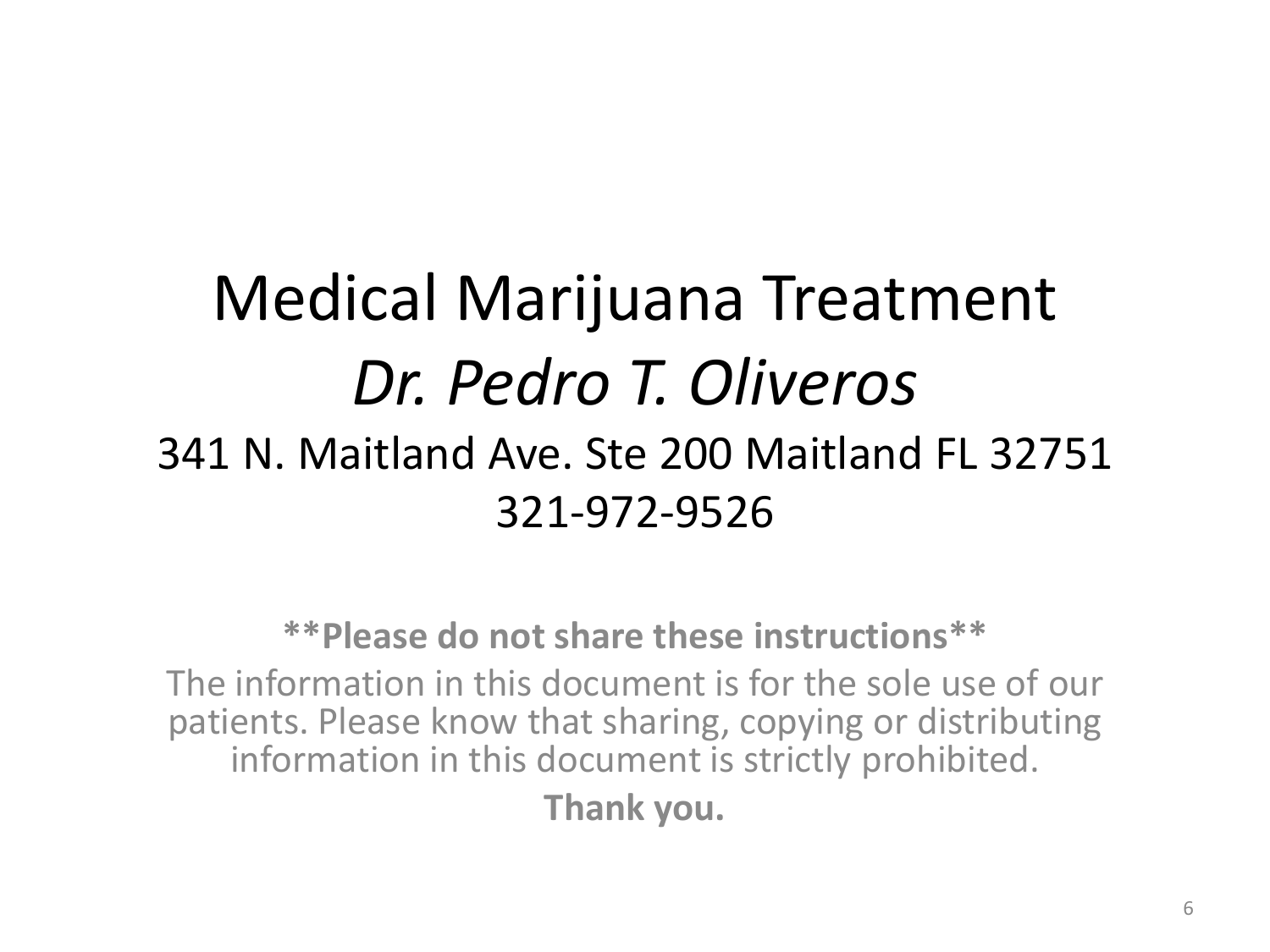# Classifying Cannabis

- To assist you in making a decision what to purchase based on my prescriptions, I recommend that you initially classify your cannabis based primarily on the **ratio of THC to CBD (THC:CBD)**.
- CAUTION: Some dispensaries reverse the ratio of THC:CBD to CBD:THC, therefore **read the label carefully** and determine which is the THC and which is the CBD in that ratio.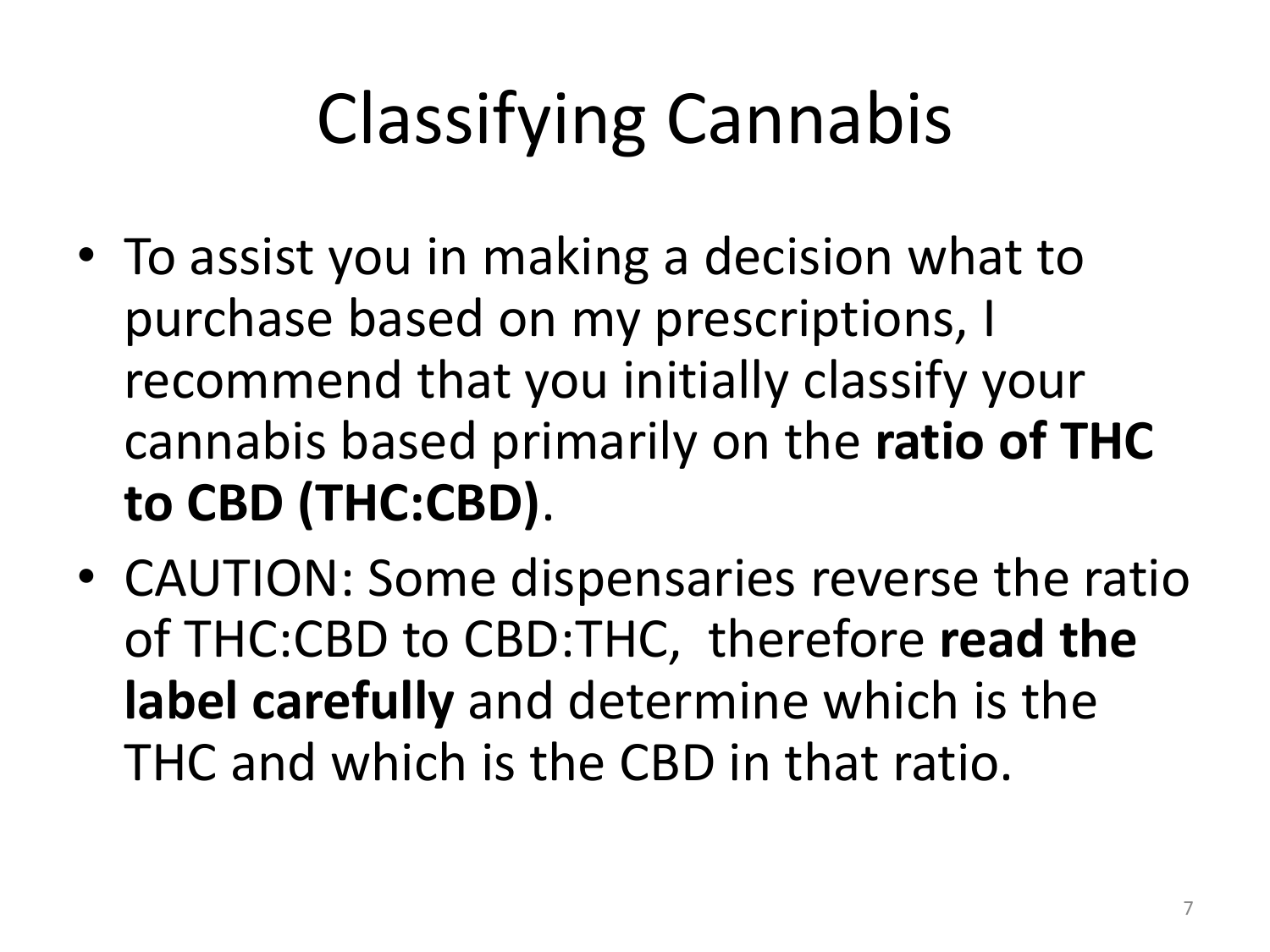#### Know your Cannabis Classification by *RATIO OF THC TO CBD*

- **Remember the primary effect of THC vs. CBD**: THC is psychoactive/euphoric/high, CBD is not. If you want to minimize the "euphoric highs" then take more of the CBD over the THC.
- A primarily CBD strain can reverse the euphoric effect of a THC dominant strain.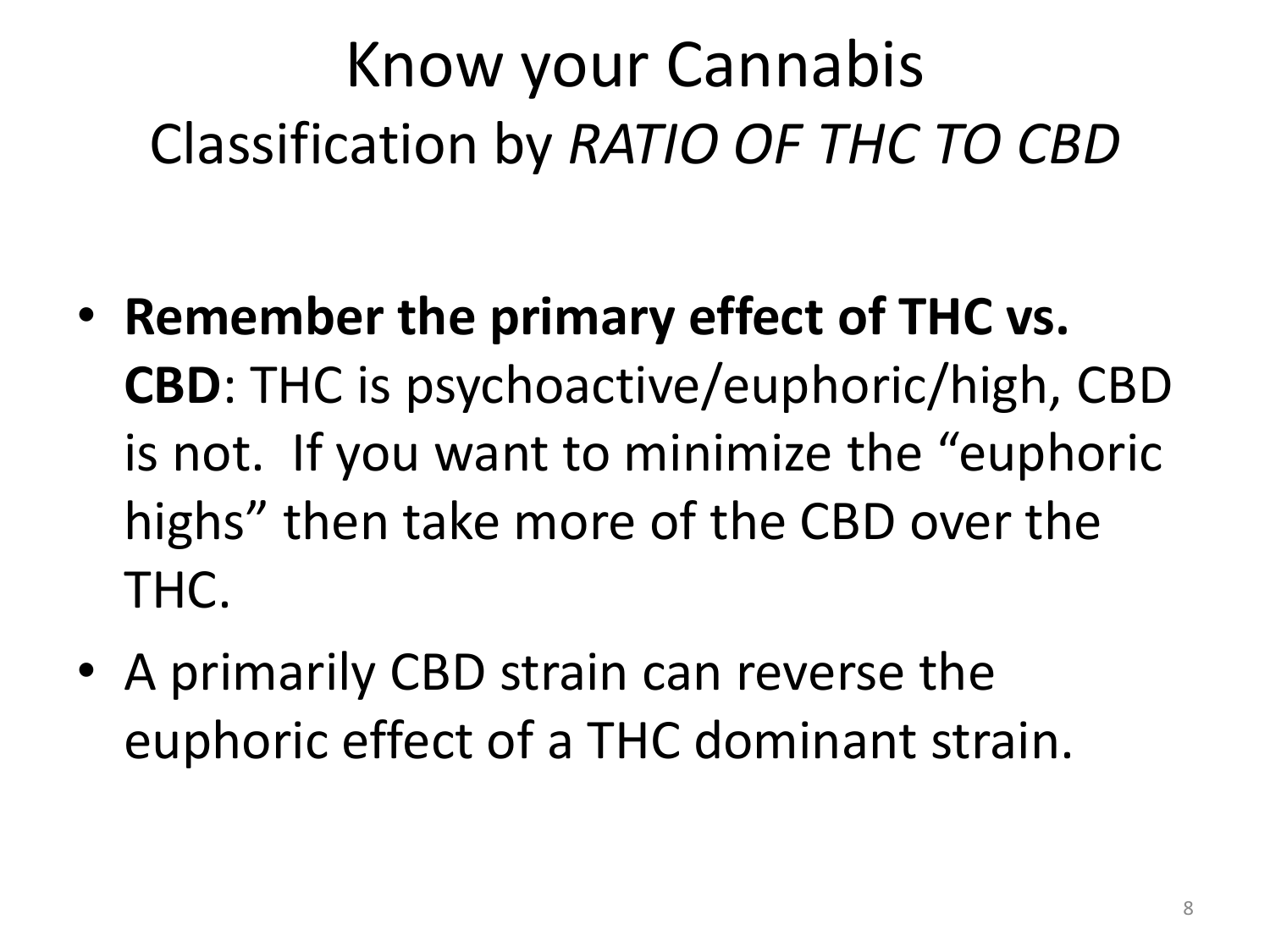## Know your Cannabis

- **1. CBD dominant: Low ratio THC:CBD, 1:11-1:45:** non psychoactive and non-sedating allowing for daytime use for many**;** *Epilepsy, cancer, inflammation e.g. RA, pain, mood.*
- **2. Balanced: THC:CBD; 1:1-1:10:** balanced effect from THC and CBD**;** *Pain, inflammation, mood, sleep, nausea*
- **3. THC dominant: High ratio THC: CBD e.g. 8:1-60:1:**  psychoactive, sedating. *Nausea, appetite, pain, mood.*
- **4. Low THC cannabis:** It is *primarily CBD* and similar to #1 but THC is less than .8%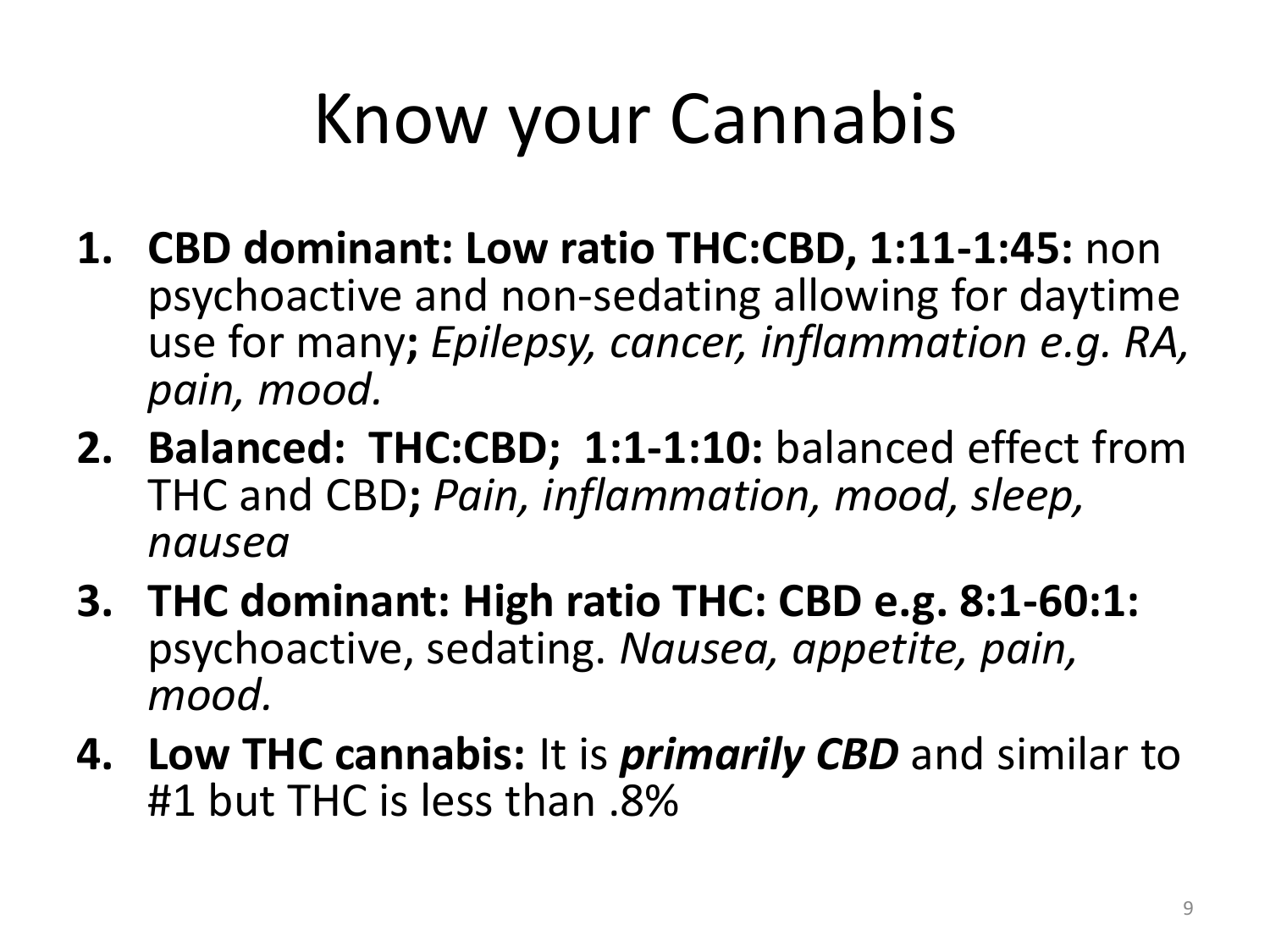### Know your Cannabis: Classification by *SPECIES*

- **1. Sativa:** mental-high: for *depression, fatigue, ADHD; preferably for daytime*
- **2. Indica**: body-high; relaxing; sedating: for *anxiety, insomnia, chronic pain, muscle spasm, inflammation, nausea; preferably for night time*
- **3. Hybrid**: Mix of Indica and Sativa
	- Difference between Sativa and Indica is not due to the levels/ratio of THC to CBD but may be due to level of terpenes.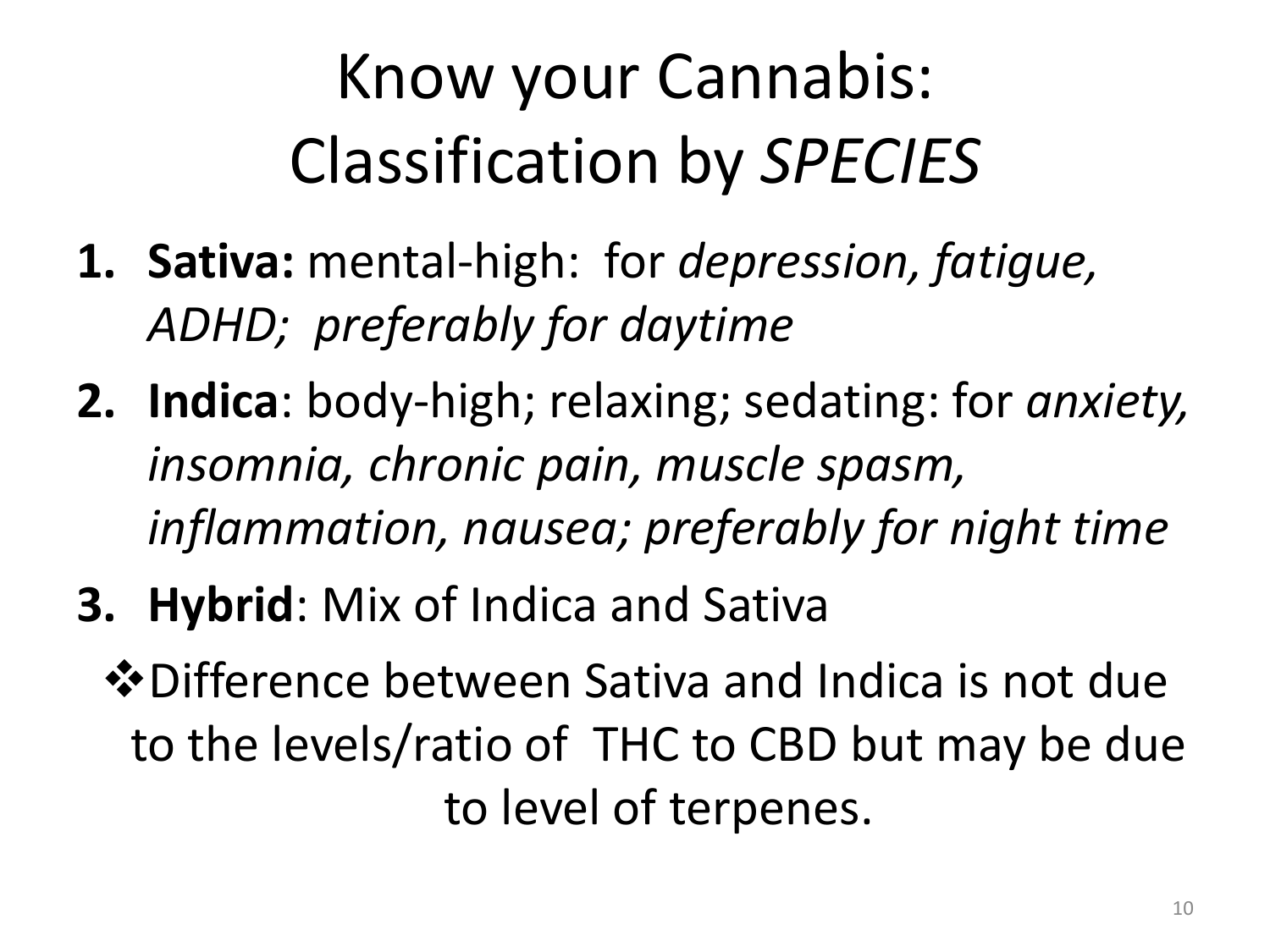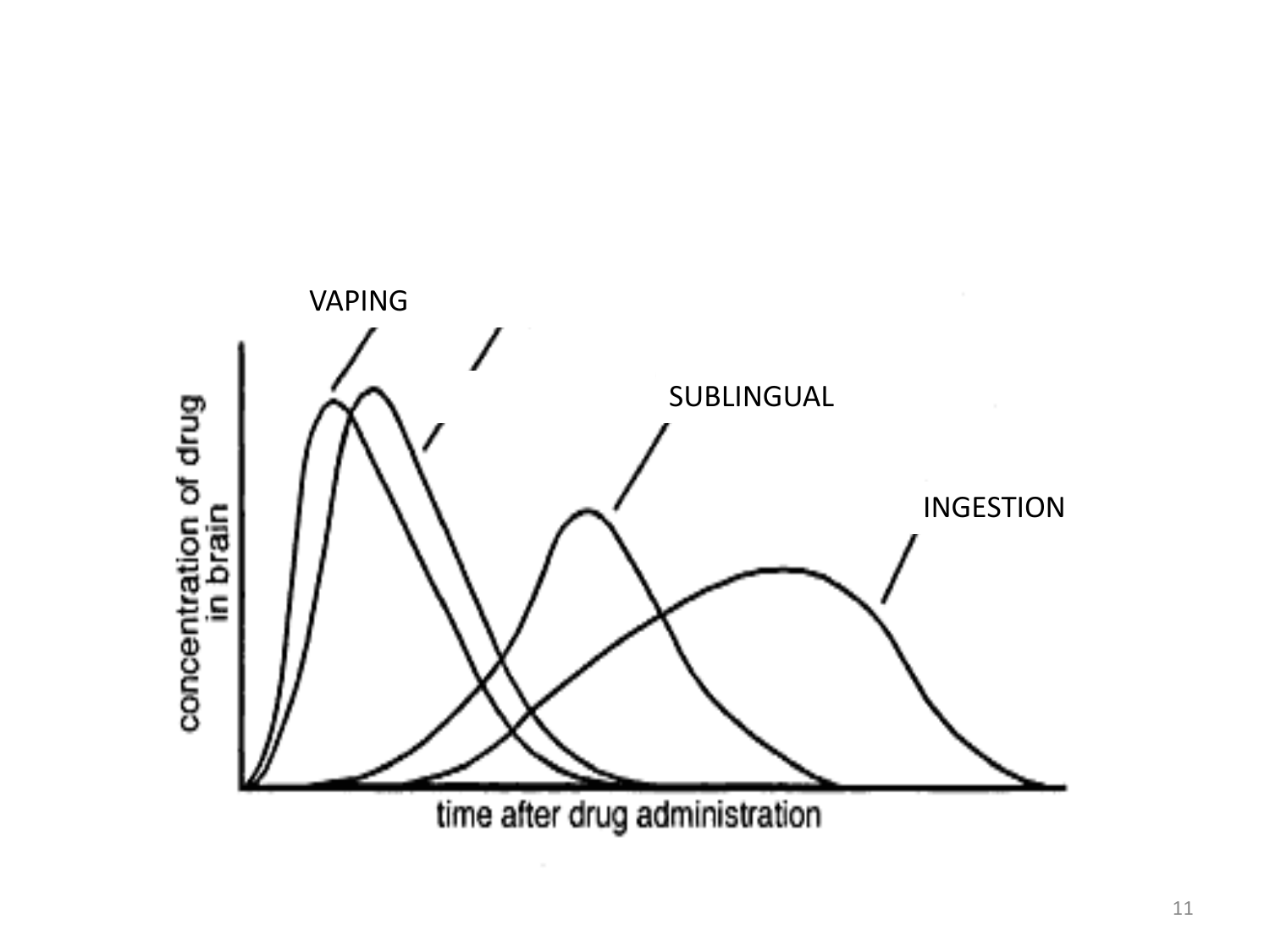| <b>Route</b>                | <b>Onset</b>     | <b>Max</b><br><b>Effect</b>           | <b>Duration</b>                       | <b>Absorption</b>                                                      | <b>Good for</b>                                               |
|-----------------------------|------------------|---------------------------------------|---------------------------------------|------------------------------------------------------------------------|---------------------------------------------------------------|
| Vaporizer                   | 90 sec           | 15-30<br>min                          | $2-3$ hrs                             | Up to 60%, less<br>combustion, easier<br>to titrate                    | Acute symptoms:<br>Anxiety, pain                              |
| Capsules<br>(oral)          | 90 min           | $2-3$ hrs                             | $4-12$ hrs                            | 15% absorbed.<br>Better compliance,<br>costly, difficult to<br>titrate | Chronic symptoms                                              |
| Sublingual<br>(oral)        | $30 - 60$<br>min | <b>Between</b><br>vape and<br>capsule | <b>Between</b><br>vape and<br>capsule | >15% absorbed.<br><b>Bypass liver and</b><br>GIT; easier to<br>titrate | Chronic symptoms                                              |
| <b>Topicals</b><br>(creams) | $15 - 20$<br>min | Local<br>effect                       | $1-2$ hrs                             | Minimal systemic<br>absorption                                         | Joint pain, cramps,<br>psoriasis,<br>migraines,<br>neuropathy |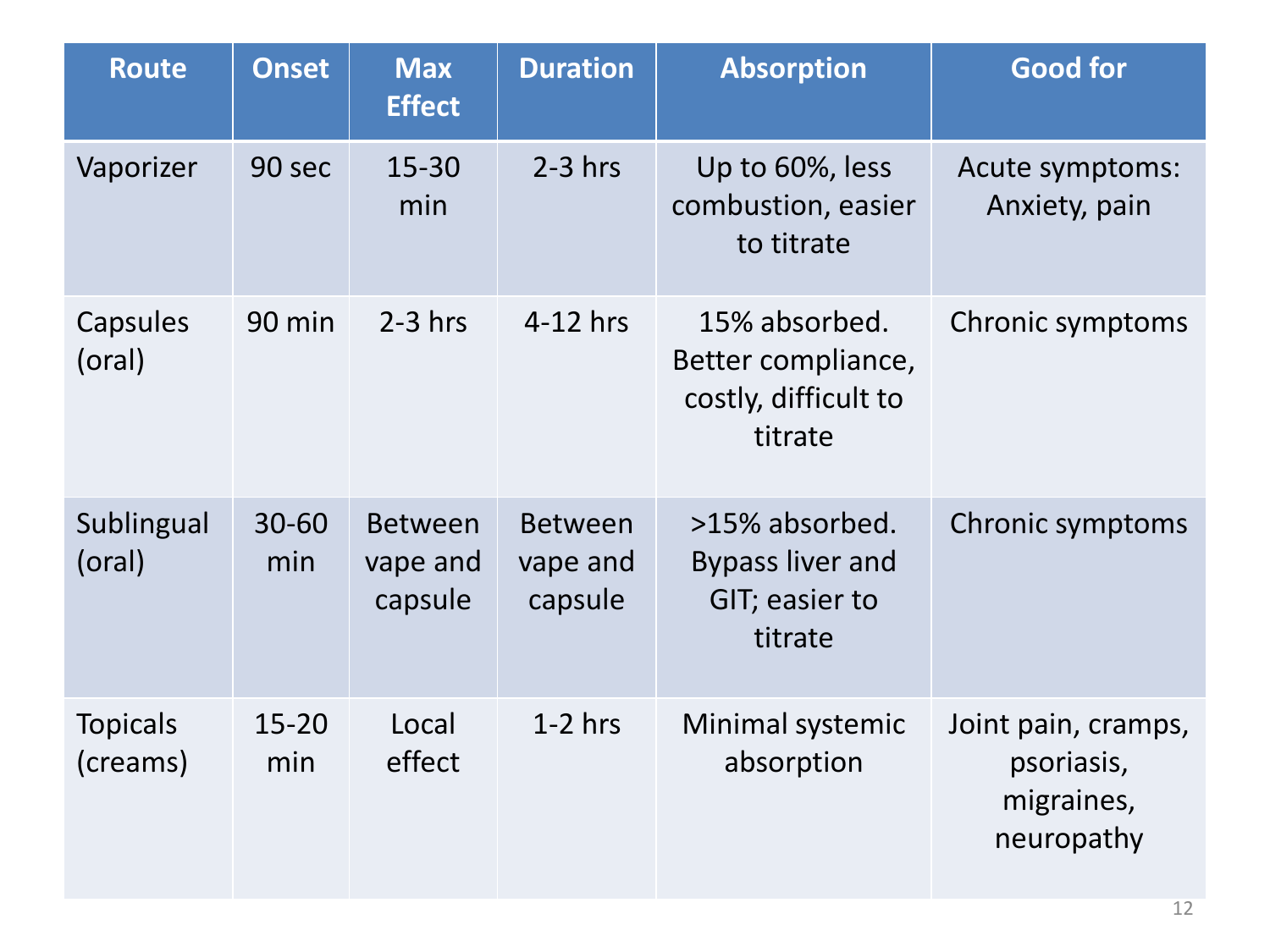

\*\*Keep dose below your sweet spot\*\*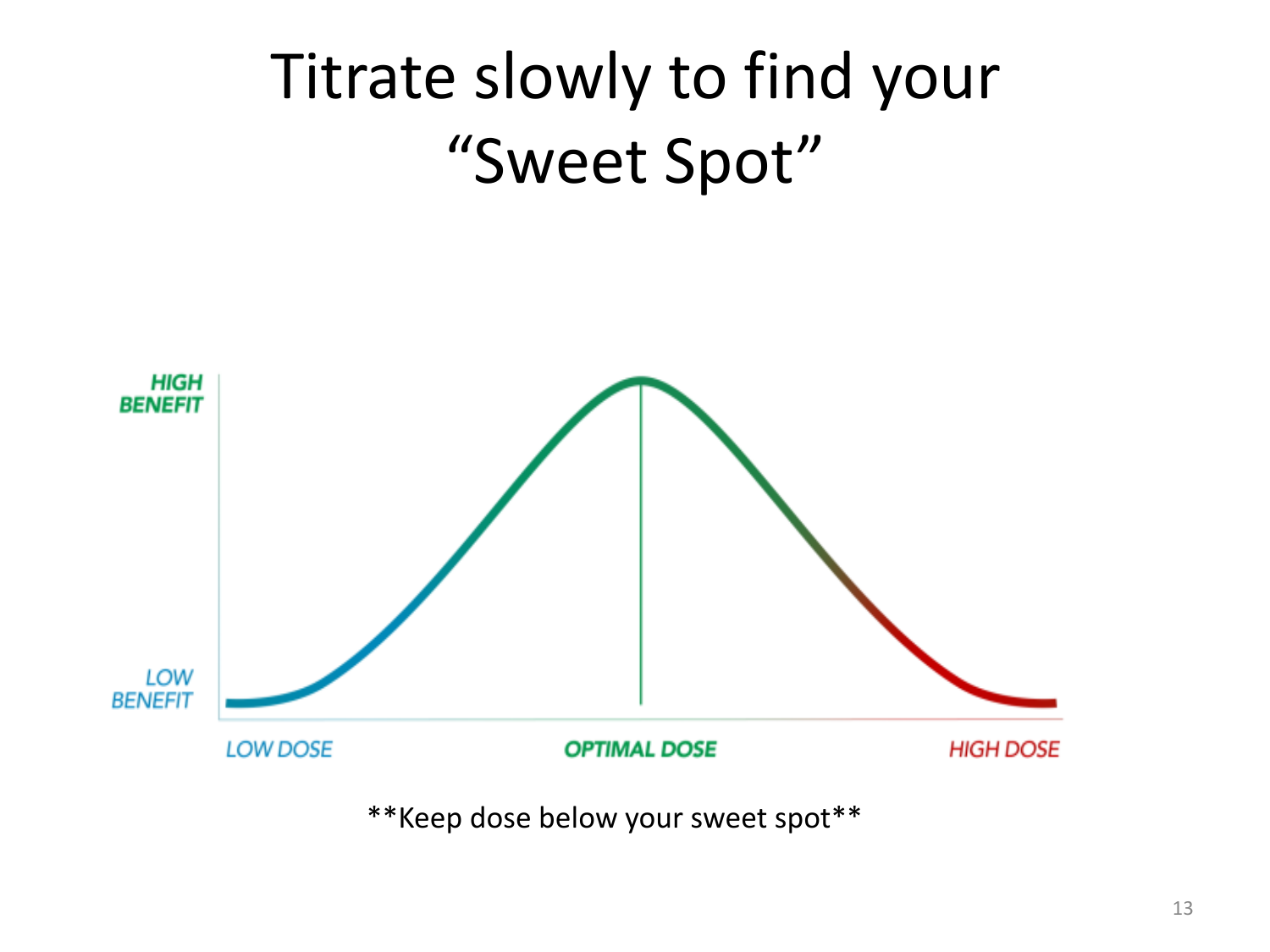### When can I repeat a dose?

- **With oral, slower response, longer effect, wait for 3-4 hours** to gauge your response before dispensing another dose.
- **With vaping, faster response, shorter effect, wait for at least 3-4 minutes** to gauge your response before dispensing another dose
- **Oral:** Every 3 days may titrate up the dose by 50% as tolerated.